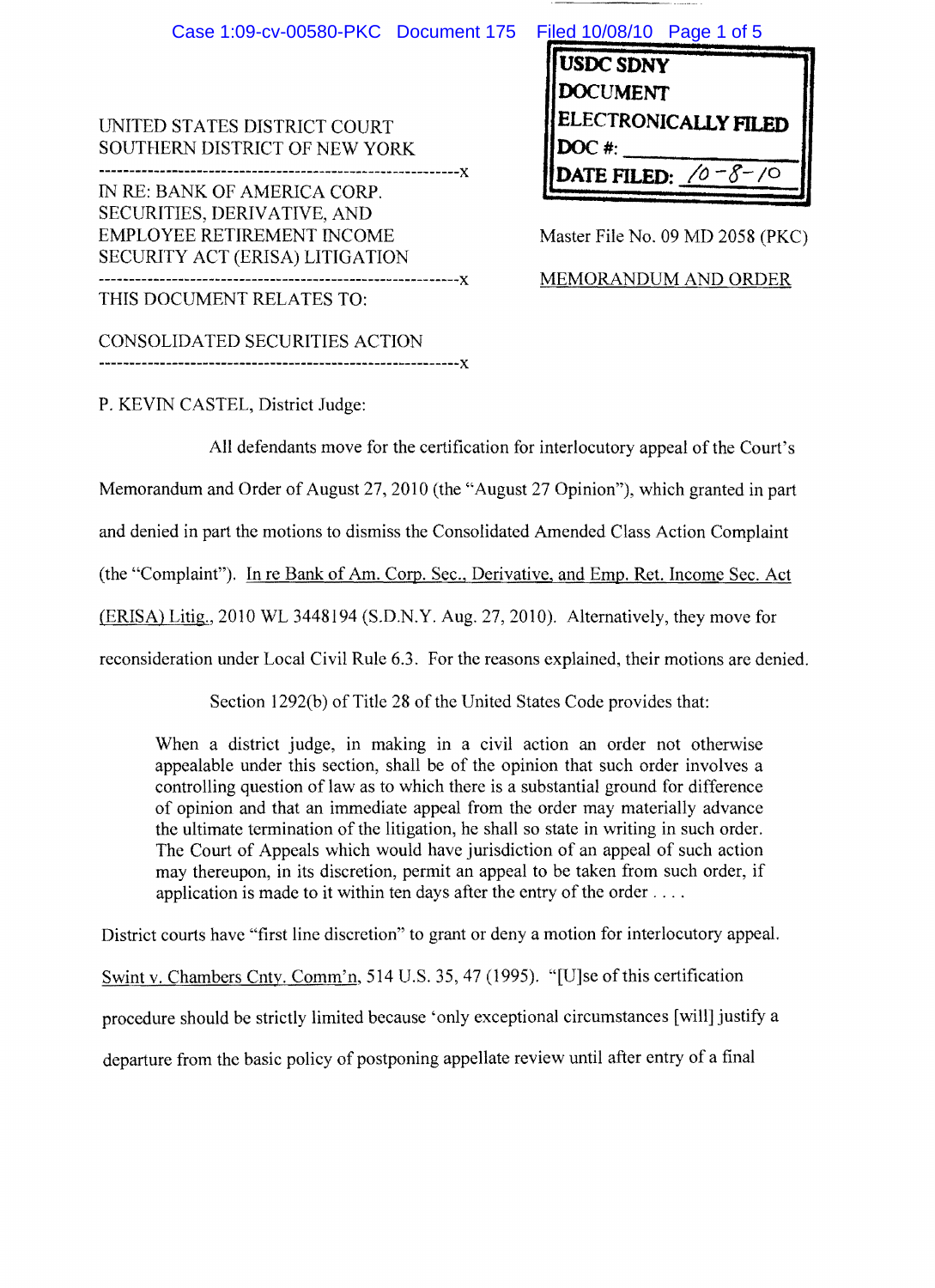## Case 1:09-cv-00580-PKC Document 175 Filed 10/08/10 Page 2 of 5

 $-2-$ 

judgment." In re Flor, 79 F.3d 281, 284 (2d Cir. 1996) (per curiam) (alteration in original) (quoting Klinghoffer v. S.N.C. Achille Lauro, 921 F.2d 21, 25 (2d Cir. 1990»; accord Westwood Pharm., Inc. v. Nat'l Fuel Gas Distribution, 964 F.2d 85, 89 (2d Cir. 1992) (cautioning district courts to exercise "great care" in granting certification, because, "after all, the district courts are presumed to be more familiar with a case than is the court of appeals prior to briefing and argument."). "Interlocutory appeal is limited to extraordinary cases where appellate review might avoid protracted and expensive litigation, and is not intended as a vehicle to provide early review of difficult rulings in hard cases." In re South African Apartheid Litig., 624 F. Supp. 2d 336,339 (S.D.N.Y. 2009) (quotation marks and alteration omitted). Such an appeal is "strongly disfavored in federal practice." In re Adelphia Commc'n Corp., 2008 WL 361082, at \* 1 (S.D.N.Y. Feb. 7, 2008) (quotation marks omitted).

The defendants have not satisfied the high threshold of section 1292(b). Rather than "materially advance the ultimate termination of the litigation,"  $28 \text{ U.S.C.} \$   $1292(b)$ , granting their motion would grind this action to a halt. Characterized with generosity, it would promote nothing more than "early review of difficult rulings in hard cases." In re South African Apartheid Litig., 624 F. Supp. 2d at 339. I briefly review the issues that defendants contend merit immediate appellate review. Familiarity with the August 27 Opinion is assumed.

First, defendants revisit arguments as to whether plaintiffs adequately pleaded an obligation to provide intra-quarter updates beyond the required SEC Form 10-Q filings. The August 27 Opinion thoroughly aired this issue. See In re Bank of Am., 2010 WL 3448194, at \*31-34. Defendants acknowledge that the authorities they cite as "ground for difference of opinion" did not arise in the context of outstanding proxies amid a shareholder vote on a merger (Def. Mem. at 8), although they contend that this factual posture is immaterial to stating a Rule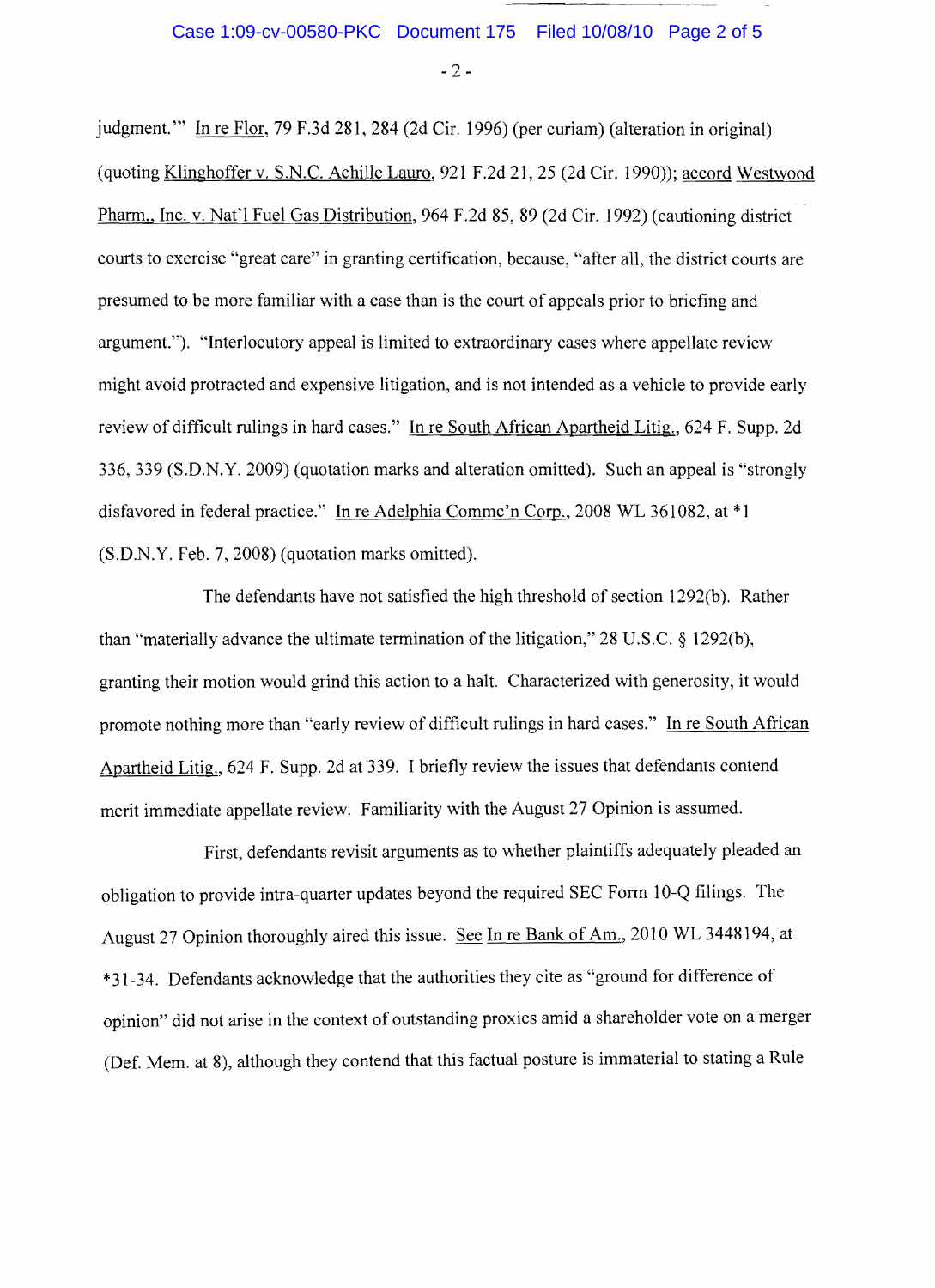$-3-$ 

14a-9 claim. They also raise certain hypothetical scenarios that are not present in this case, and seek further guidance as to a "ready limiting principle." (Def. Mem. at 12) But section 1292(b) is not a vehicle to solicit advisory opinions, and a court is to decide only the case and controversy before it. See generally Oneida Indian Nation of New York State v. Oneida Cnty, 622 F.2d 624, 628 (2d Cir. 1980) (2d Cir. 1980). To the extent that they argue that Resnik v. Swartz, 303 F.3d 147 (2d Cir. 2002), may have impliedly overruled prior Second Circuit authority cited by the Court (Reply at  $4 \& n.8$ .), such a contention does not raise a substantial ground for difference of opinion. 28 U.S.C. § 1292(b). The defendants have not pointed to the "exceptional circumstances" that warrant immediate appellate review. In re Flor, 79 F.3d at 284.

Second, as to the defendants' arguments going toward transaction causation, I note that the Court first raised the issue sua sponte in a pretrial conference of May 19, 2010, and that the issue went unpressed by any party before the Court requested letter briefs on the subject. (Docket # 279, 284.) While defendants correctly note that the Second Circuit has not ruled on section 14(a) transaction causation when a plaintiff class consists of shareholders in an acquiring entity, "[i]t has long been clear that a plaintiff alleges sufficient causation when the plaintiff points to a material violation of the proxy rules in a situation where shareholder approval was necessary for a company to complete an allegedly unfavorable transaction." Koppel v. 4987 Corp., 167 F.3d 125, 137 (2d Cir. 1999). Again, the defendants have not pointed to the type of "exceptional circumstances" that warrant immediate appeal. In re Flor, 79 F.3d at 284.

Finally, defendants seek interlocutory appeal as to whether statements contained in an acquisition agreement incorporated in or attached to an SEC filing are actionable under the federal securities laws. As the August 27 Opinion discussed in great detail, the Complaint alleged that statements in the Joint Proxy and the so-called "Merger Agreement" were belied by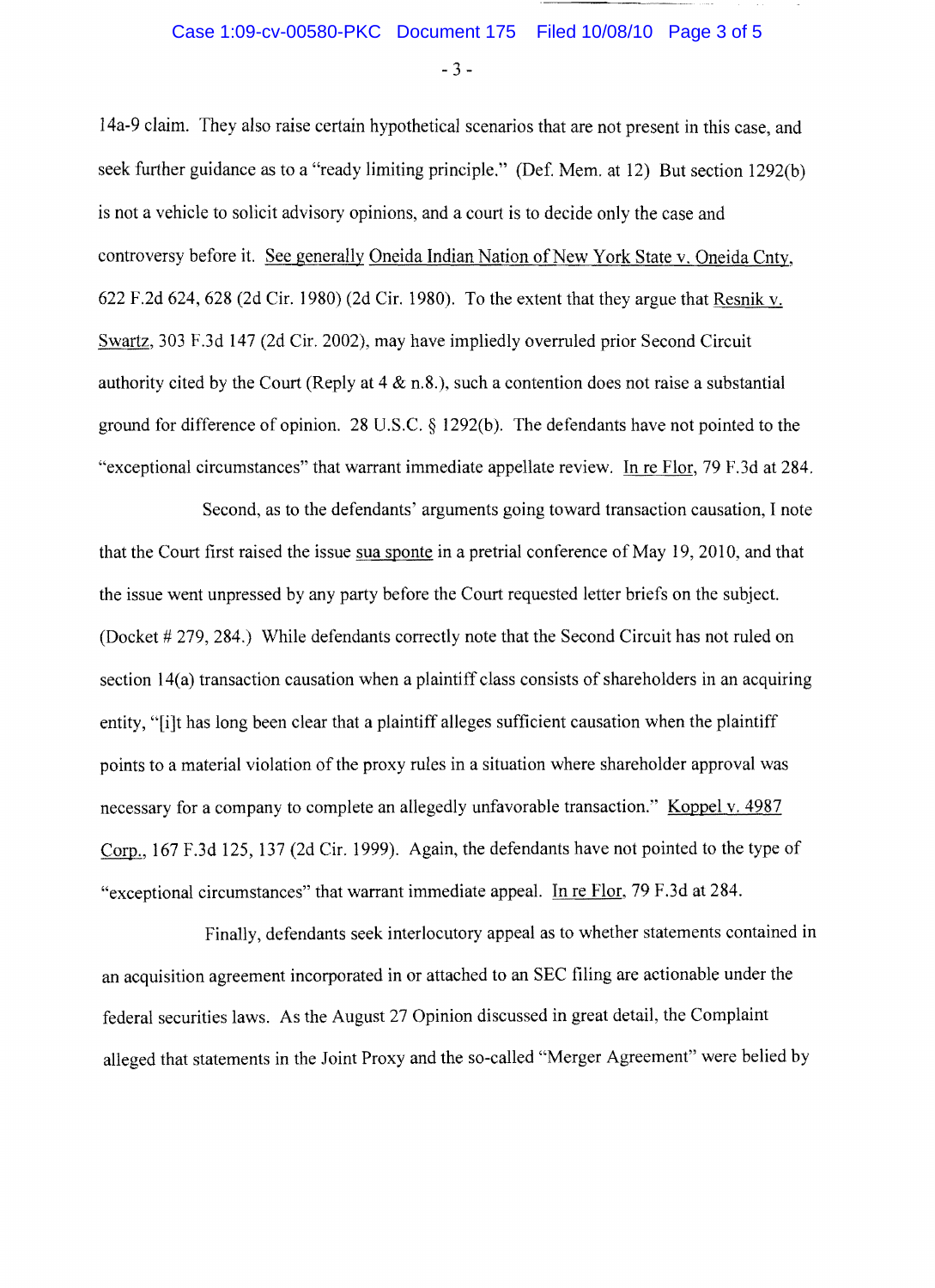$-4-$ 

secret covenants between parties to the transaction. See In re Bank of Am., 2010 WL 3448194, at \*24-28. Defendants cite no authority that indicates "a substantial ground for difference of opinion" as to whether the allegation fails to state an actionable claim. 28 U.S.c. § 1292(b). For instance, the admonition that a company's representations must be viewed "together and in context," Olkey v. Hyperion 1999 Term Trust, Inc., 98 F.3d 2, 5 (2d Cir. 1996), is not contrary to the August 27 Opinion.

To the extent that the defendants contend that the '33 Act does not recognize a claim arising out of the so-called "Merger Agreement," (Reply Br. at 8-9) the August 27 Opinion noted the brief and summary nature of the defendants' arguments going toward the '33 Act, which focused on the pleading of a state-of-mind requirement. 2010 WL 3448194, at \*60-62. Consequently, the August 27 Opinion was similarly focused on allegations going toward the defendants' state of mind. Defendants now raise a new argument, which goes toward which representations plausibly "constitute a statement of fact" under the '33 Act. (Reply Br. at 9.) Section 1292(b) is not a vehicle for raising new arguments on appeal.

Defendants' motion for reconsideration pursuant to Local Civil Rule 6.3 also is denied. Defendants have cited no controlling decision or overlooked information that would alter the conclusions of the August 27 Opinion. See, e.g., Shrader v. CSX Transp., Inc., 70 F.3d 255, 257 (2d Cir. 1995).

The defendants' motions are DENIED. (Docket # 308,310,312.) The Clerk is directed to terminate the motions.